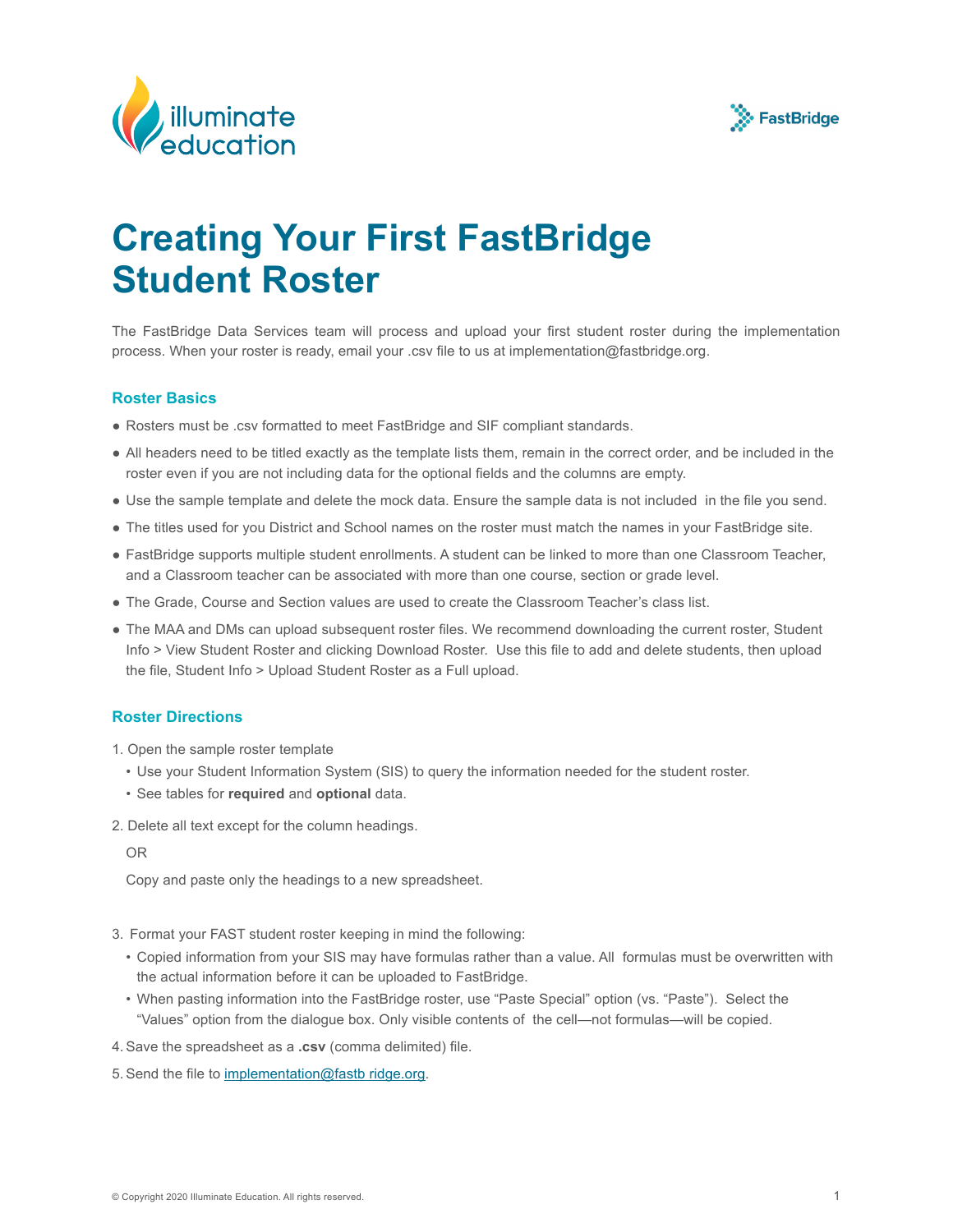| Column A            | <b>State</b><br>2-digit state code AZ, CA, MN, NY, RI, SC, etc. Use FOREIGN if outside the U.S.                                                                                             |  |
|---------------------|---------------------------------------------------------------------------------------------------------------------------------------------------------------------------------------------|--|
| Column <sub>B</sub> | <b>SchoolDistrict</b>                                                                                                                                                                       |  |
| Column <sub>C</sub> | School                                                                                                                                                                                      |  |
| Column <sub>D</sub> | Grade<br>Supported grade codes are PK, KG, and 1-12; PK is the only supported code for all Pre-Kindergarten,<br>KG is the only supported code for Kindergarten                              |  |
| Column <sub>E</sub> | Course<br>Name of a specific course (e.g. Math, Reading, Course name from your SIS) or generic. (e.g. Homeroom,<br>Teacher's Last Name). This field supports an alphanumeric value.         |  |
| Column <sub>F</sub> | <b>Section</b><br>Alphanumeric value used to split a Course into multiple sections, e.g. AM, Period 1, S1                                                                                   |  |
| Column G            | <b>StudentID</b><br>Unique ID within each district that links the FastBridge scores and data to the student. Should remain the<br>same throughout the student's enrollment in the district. |  |
| Column <sub>H</sub> | <b>StudentStateID</b><br>optional                                                                                                                                                           |  |
| Column I            | <b>StudentFirstName</b>                                                                                                                                                                     |  |
| Column J            | <b>StudentLastName</b>                                                                                                                                                                      |  |
| Column K            | <b>TeacherID</b><br>A unique identifier for each teacher, can be alphanumeric.                                                                                                              |  |
| Column <sub>L</sub> | <b>TeacherFirstName</b>                                                                                                                                                                     |  |
| Column <sub>M</sub> | <b>TeacherLastName</b>                                                                                                                                                                      |  |
| <b>Column N</b>     | <b>TeacherEmail</b><br>Classroom Teacher's email address is used by FastBridge to create the User ID login.                                                                                 |  |

# **Field Information in Column Order**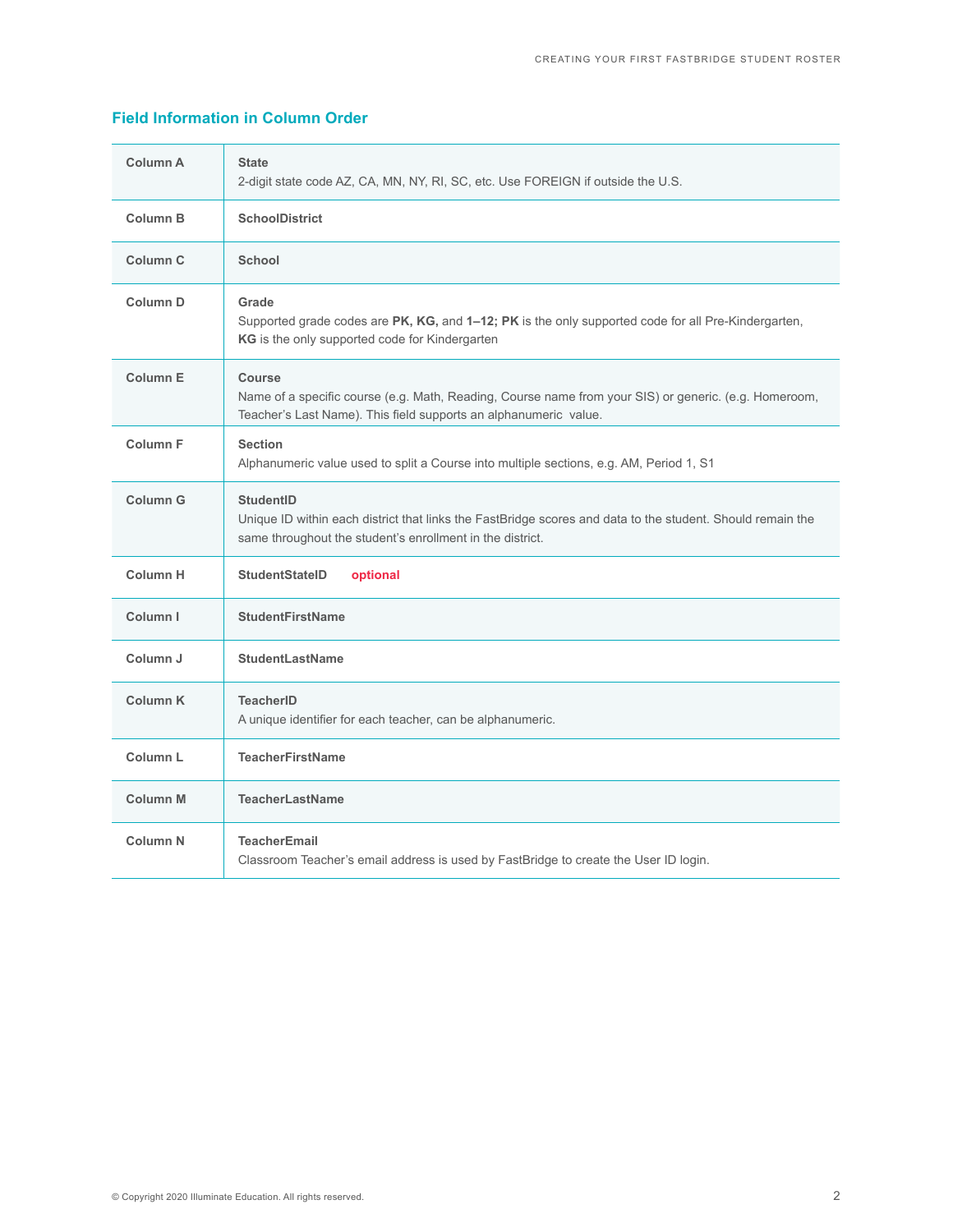## **Remaining Roster Columns — Optional**

Demographic columns after TeacherEmail are **not required.** Your district may use some or all to collect student demographic details for reporting purposes. Reminder: even if you will not be including the data, the column headers **must** remain, and in the same order as the template.

| Column <sub>O</sub> | <b>StudentGender</b>      | M or F                                                                                                                                        |  |
|---------------------|---------------------------|-----------------------------------------------------------------------------------------------------------------------------------------------|--|
| Column <sub>P</sub> | <b>StudentBirthDate</b>   | Use the (SIF) convention yyyy-mm-dd<br>e.g. 2005-05-07 is the correct format for May 7, 2005                                                  |  |
| Column <sub>Q</sub> | <b>StudentRace</b>        | See tables below for abbreviations                                                                                                            |  |
| Column <sub>R</sub> | <b>MealStatus</b>         | Free Lunch = $FL$ Reduced Lunch = $RL$ None = $NO$                                                                                            |  |
| Column <sub>S</sub> | <b>EnglishProficiency</b> | See tables below for abbreviations                                                                                                            |  |
| Column <sub>T</sub> | NativeLanguage            | Defined by SIF specification language codes:<br>http://specification.sifassociation.org/Implementation/US/2.7M/html/<br>ExternalCodeSets.html |  |
| Column <sub>U</sub> | <b>ServiceCode</b>        | General $Ed = GE$<br>Special Ed = $SE$ TITLE 1 = T1                                                                                           |  |
| Column <sub>V</sub> | PrimaryDisabilityType     | See tables below for abbreviations                                                                                                            |  |
| Column W            | <b>IEPReading</b>         | Y or N has an Individualized Education Plan for reading                                                                                       |  |
| Column X            | <b>IEPMath</b>            | Y or N has an Individualized Education Plan for math                                                                                          |  |
| Column <sub>Y</sub> | <b>IEPBehavior</b>        | Y or N has an Individualized Education Plan for behavior                                                                                      |  |
| Column <sub>Z</sub> | <b>GiftedAndTalented</b>  | Y or N is in a Gifted or Talented program                                                                                                     |  |
| <b>Column AA</b>    | Section504                | Y or N has a Section 504 plan to accommodate a disability                                                                                     |  |
| Column AB           | <b>Mobility</b>           | Y or N enrolled in district after beginning of the current school year                                                                        |  |